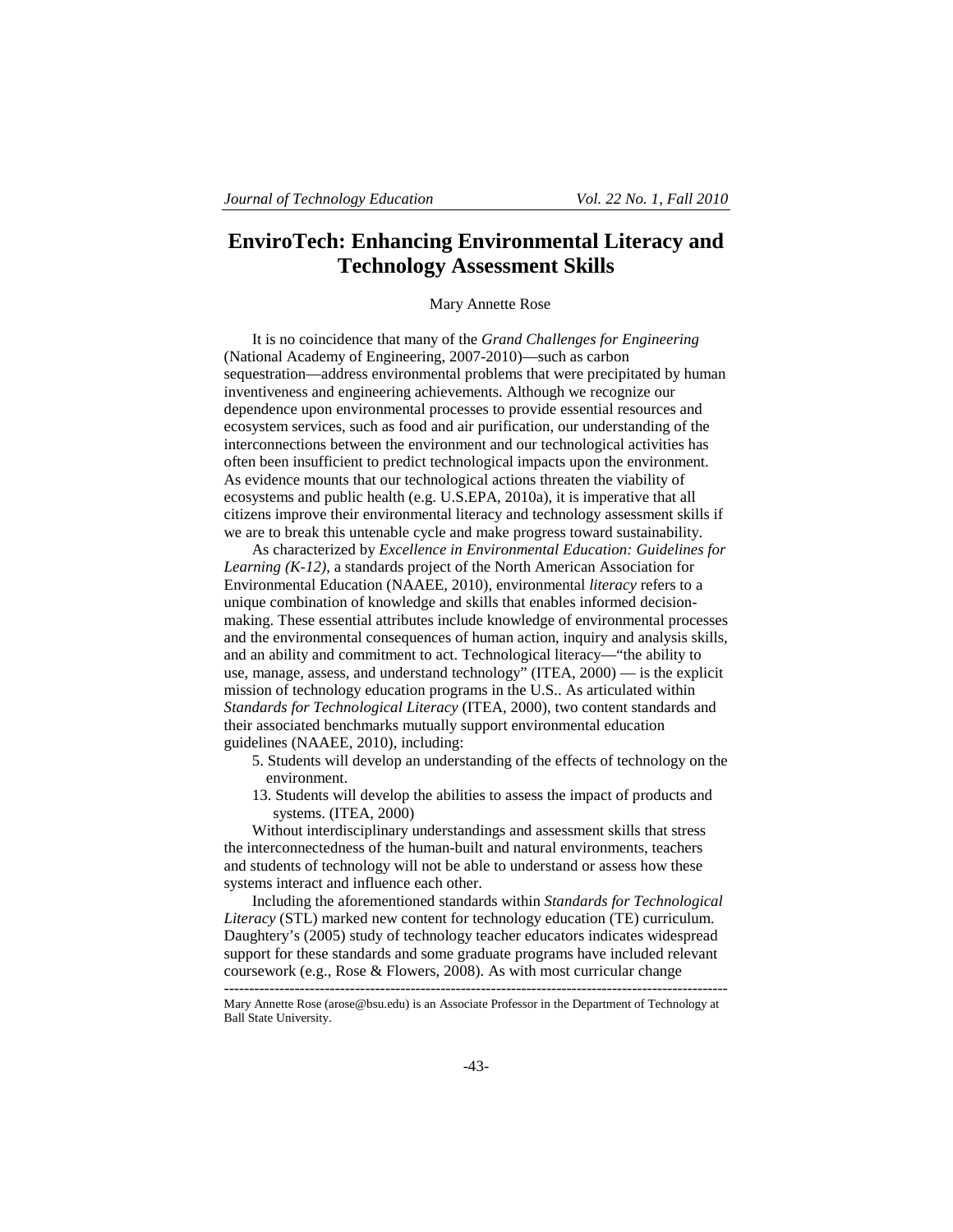initiatives, the most critical need rests with the estimated 26-36,000 practicing technology teachers (Dugger, 2007) who may not have had formal education related to these standards.

Unfortunately, practicing technology teachers have had few opportunities to build sophisticated levels of environmental literacy, especially within their formal science coursework. McAlister's (2005) survey of 24 technology teacher preparation programs in the U.S. indicated that preservice technology teachers take an average of 8 credits of science (range = 6 to 13) with physics (10 of 24) being the most commonly reported requirement, followed by chemistry (4), and biology (3). Only single occurrences of environmental, life, natural science, and biotechnology were evident in these survey results. This combined evidence suggests that practicing technology educators need professional development opportunities to enhance both their environmental and technological literacy. The EnviroTech Project, made possible by a grant by the United States Environmental protection Agency and Ball State University, aimed to address this need.

# **EnviroTech Mission and Goals**

EnviroTech was a web-enabled professional development project, which occurred in the spring of 2009. This document describes the results of EnviroTech in terms of the impact it had upon a cohort of 19 practicing technology teachers. The mission of EnviroTech was to develop (1) understandings of environmental processes and systems; (2) skills for identifying, analyzing, and assessing the impacts of technology upon the environment; and (3) skills in the use of guided inquiry, an instructional strategy where teachers structure and scaffold the examination of problems and gaps in knowledge. The semester-long project facilitated guided inquiry into two essential questions:

- How might replacing incandescent lamps with compact fluorescent lamps (CFL) impact the environment and society?
- What strategies might individuals and communities use to reduce the negative impacts of replacing incandescents with CFLs?

The adoption of CFLs is a fruitful technology assessment theme because it is conceptually rich in terms of the environment, timely (Energy Independence and Security Act, 2007), accessible to students, relevant to personal health and safety, and relevant to civic responsibility. It is the mercury within CFLs—an average of 4 mg per bulb (Energy Star, 2008)—and the emissions of mercury from coal-fired electricity production—an estimated 0.012 mg/kWh (Energy Star, 2008) —that has the greatest potential for impacting the environment and human health. Mercury, like carbon, naturally cycles through the atmosphere to the soils and water through a process known as mercury deposition. Once back on earth, mercury can be transformed to methylmercury through microbial activity and bioaccumulate in fish and the animals that eat fish, including humans (U.S.EPA, 2010b).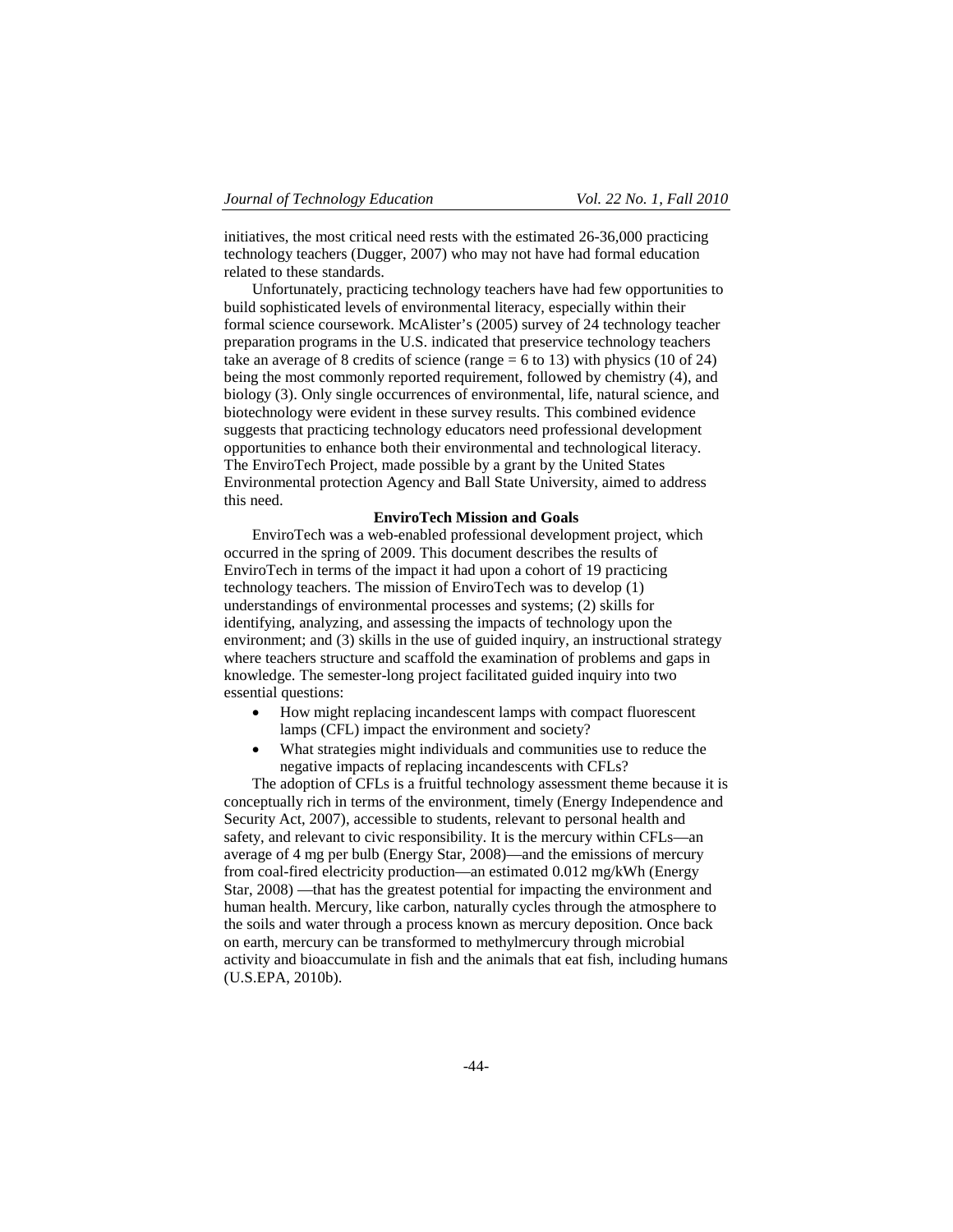These results may inform professional development providers about the efficacy of this distributed model and provide practicing teachers with instructional models that simultaneously address environmental and technological literacy goals.

## **Methods**

As described below, the one-year EnviroTech project included four distinct phases.

#### *Planning, Recruiting, and Developing*

During the fall semester of 2008, project staff planned five web-based seminars, recruited teachers, and developed a web-based portal (http://envirotech.iweb.bsu.edu), evaluation instruments, and teaching and learning resources. Several instructional materials—an instructional guide and a web-based tool for generating a force field analysis—were developed and provided to participating teachers. The instructional guide, *Impacts of Technology on the Environment: Resources for Decision Making (Rose, 2009),* employs life cycle assessment as a framework for teaching and learning. The document is arranged into background information for the teacher, 10 activity sheets for students, and worked examples.

A call for participation generated 26 applications from interested technology teachers; 19 teachers, including 6 females, completed the semester-long project. Teachers resided in nine different states, located within the Eastern Seaboard/Mid-Atlantic (7) and Midwest (7) regions, followed by the South (4) and West (1). The average teaching experience was 15 years (range  $= 2-34$ ) years). Fifty-three percent ( $n = 10$ ) were middle school teachers who taught introductory technology courses (e.g., Inventions and Innovations or Technology Today); high school teachers (32%) and an elementary teacher (5%) also participated in the project. Most teachers (74%) had never taken an ecology or environmental studies course. On a 3-point scale from no competence (1) to extremely competent (3), the average rating for teaching others about environmental impacts of technology was 1.8, interpreted as less than competent. However, 18 of 19 teachers reported having formal educational experiences addressing technology assessment; the average competence rating regarding technology assessment was 2.2, interpreted as competent. *Webinars* 

During the spring of 2009, teachers met once per month for five virtual webinars using *IHETS Interactive*, a technology service of Indiana Higher Education Telecommunication System based upon Adobe Connect web conferencing software. These 70-80 minute webinars enabled synchronous audio and video communications among the hosting instructor, participating teachers, and three guest speakers who were experts in solid waste, environmental education, mercury pollution, and technology assessment. Webinar topics included life cycle assessment, guided inquiry, the mercury deposition cycle, recycling of lamps, hazardous waste collection systems, and forecasting.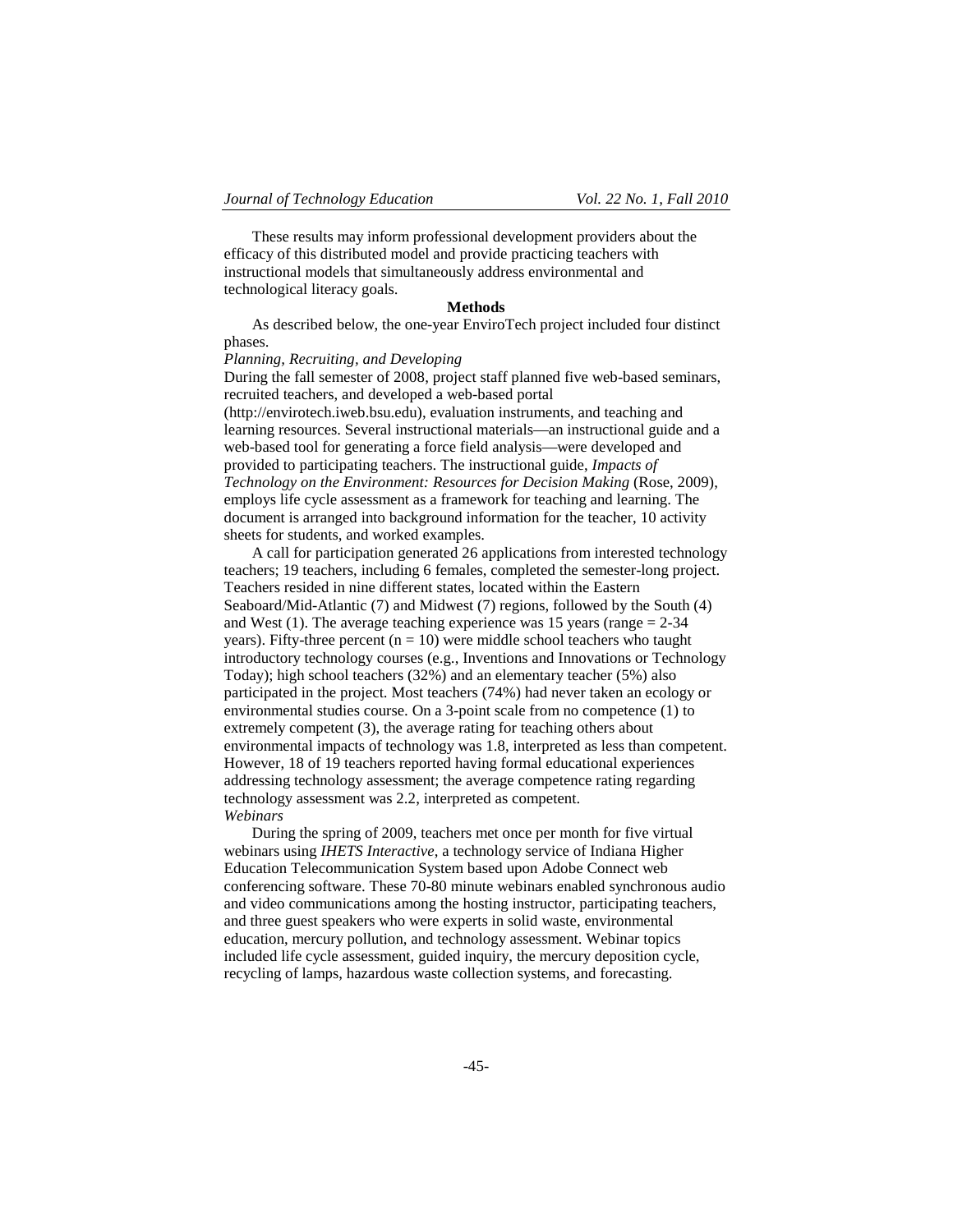#### *Guiding Student Inquiry*

All participating teachers planned and implemented a guided inquiry experience with their students, which also addressed the aforementioned essential questions. Sometime between April and June of 2009, about 420 students from 26 separate classrooms participated in EnviroTech inquiry activities. As indicated in Table 1, the largest group of participants was the 10 teachers who delivered instruction to 244 middle school students ( $6-8<sup>th</sup>$  graders).

| Level            | Teachers    |            |                 | Students<br>#    | Courses                                                                                                                                                                                                           |  |
|------------------|-------------|------------|-----------------|------------------|-------------------------------------------------------------------------------------------------------------------------------------------------------------------------------------------------------------------|--|
|                  | Male        | Female     | <b>TOTAL</b>    | $(\% )$          |                                                                                                                                                                                                                   |  |
| High<br>School   | 7           | 1          | 8<br>(42%)      | 136<br>(32%)     | <b>Engineering Processes</b><br><b>Engineering Applications</b><br>Geospatial Technology<br><b>Digital Electronics</b><br><b>Technological Design</b><br><b>Technological Issues</b><br>Foundations of Technology |  |
| Middle<br>School | 5           | 5          | 10<br>(53%)     | 244<br>(58%)     | Inventions and Innovations<br><b>Technology Today</b><br>Introduction to Technology<br><b>Computer Technology</b><br>The Environment and You<br><b>Communications Systems</b>                                     |  |
| Elementary       | 1           |            | 1<br>(5%)       | 40<br>(10%)      | Technology                                                                                                                                                                                                        |  |
| <b>TOTALS</b>    | 13<br>(68%) | 6<br>(32%) | 19<br>$(100\%)$ | 420<br>$(100\%)$ |                                                                                                                                                                                                                   |  |

**Table 1**. *Teachers and Students by School Level, Sex, and Courses*

As one would expect from an inquiry approach to instruction, the nature of these teacher-planned instructional experiences was quite varied. A content analysis of teachers' end-of-project teaching portfolios was conducted to identify the types of analytical strategies they integrated into instruction. Teachers guided students through experiments with lamps (68%), calculations of the efficiency of lamps (32%), and the analysis of data using graphs and charts (32%) and life cycle analysis (26%). Only two teachers (11%) explicitly noted the use of force field analysis or forecasting as it applied to predicting the potential mercury released into the environment from coal-generated electrical power. Some classes documented their inquiry by producing videos or developing posters about the proper way to dispose of CFLs. Others conducted a home or school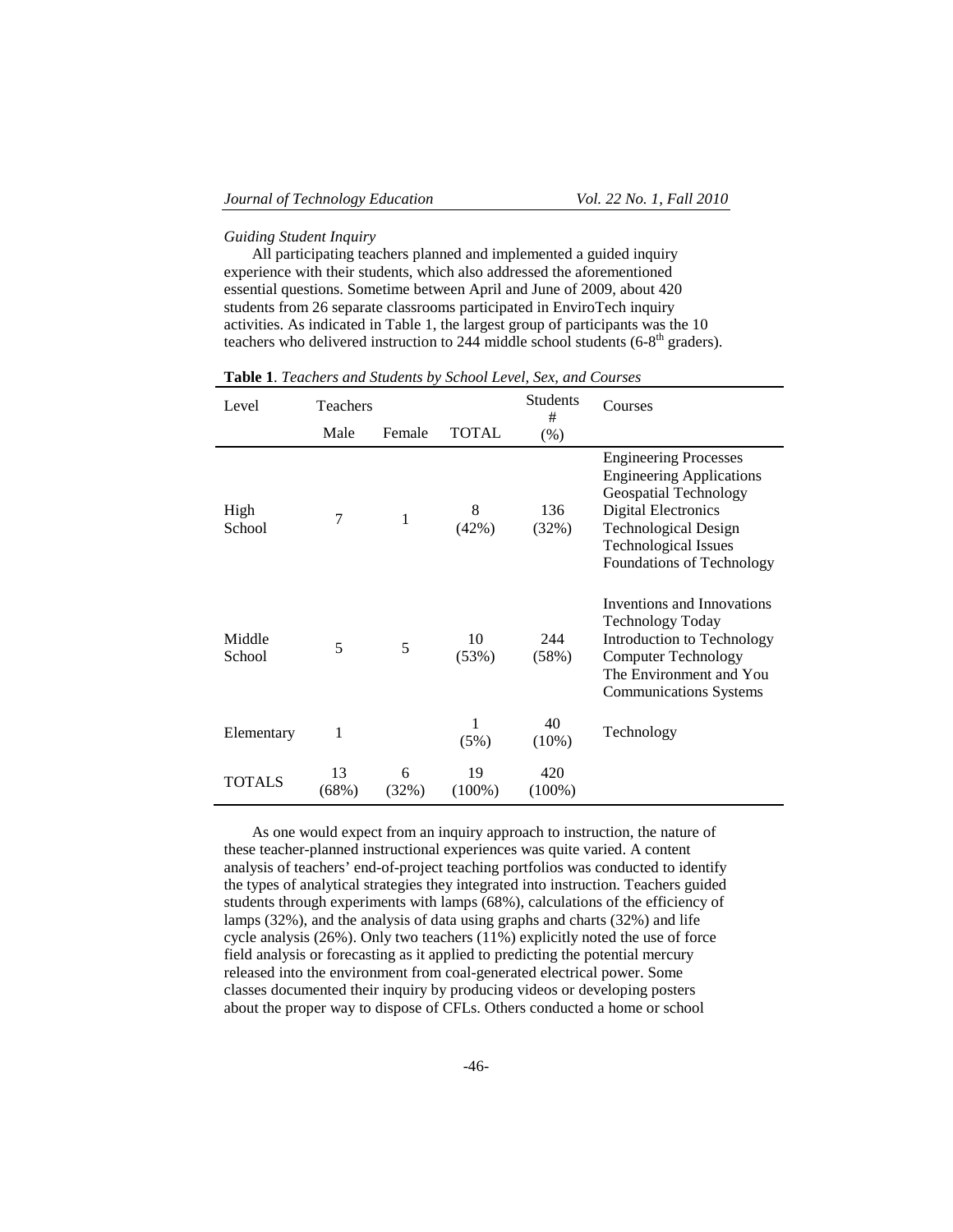inventory of lamps or surveyed parents, neighbors, and custodians to discover the disposal practices for mercury-containing lamps. Teachers invited guest speakers (a lamp recycler and a physician) into their classrooms or took students on a field trip to a fish hatchery to highlight mercury deposition and bioaccumulation in fish. In one instance, a school's Technology Student Association chapter entered their CFL inquiry activity in the Environmental Challenge competition at the state level and took first place.

# **Insights from the Evaluation Study**

Evidence from pretests provides insight into how EnviroTech teachers supported environmental literacy within their classrooms. Comparison of preand post-tests also helped gauge the impact of the EnviroTech project upon teachers' knowledge, instructional practices, attitudes, and behaviors. Data were analyzed using SPSS 16.0 and Wilcoxon Matched-Pairs Signed-Rank test, a nonparametric procedure for repeated measures that does not make assumptions about the normality of distributions.

### **Impact on Teachers: Knowledge Changes**

The knowledge assessments, including 18 multiple-choice items, examined teachers' understandings of environmental processes, technological concepts, and technology assessment. Pretest percentages indicated low preexisting understandings on environmental and technology items, including items related to the transformation of mercury into methyl mercury, mercury deposition, retorting, energy efficiency of lamps, and the reason for replacing incandescents with CFLs. In contrast, teachers' knowledge of disposal issues related to mercury-containing lamps was high. For example, over 80% of teachers classified CFLs as household hazardous waste, indicated how to properly dispose of mercury-containing lamps, and correctly identified when mercury was likely to be released into the environment.

When all knowledge items were aggregated, a Wilcoxon Signed-Rank test indicated statistically significant differences ( $Z = -3.839$ ,  $p < .000$ ) between pre-(Median,  $Mdnn = 11$ , Range = 9) and post-assessments ( $Mdn = 15.4$ , Range = 8). As shown in Table 2, the percentage of correct responses increased on all 18 knowledge items, with the highest gain (95% difference) occurring for the item that assessed reasons for replacing incandescents with CFLs. Positive gains, albeit more modest, were seen for other items, including those which measured environmental understandings, such as the transformation of mercury into methyl mercury through bacterial action, the mercury deposition cycle, and bioaccumulation.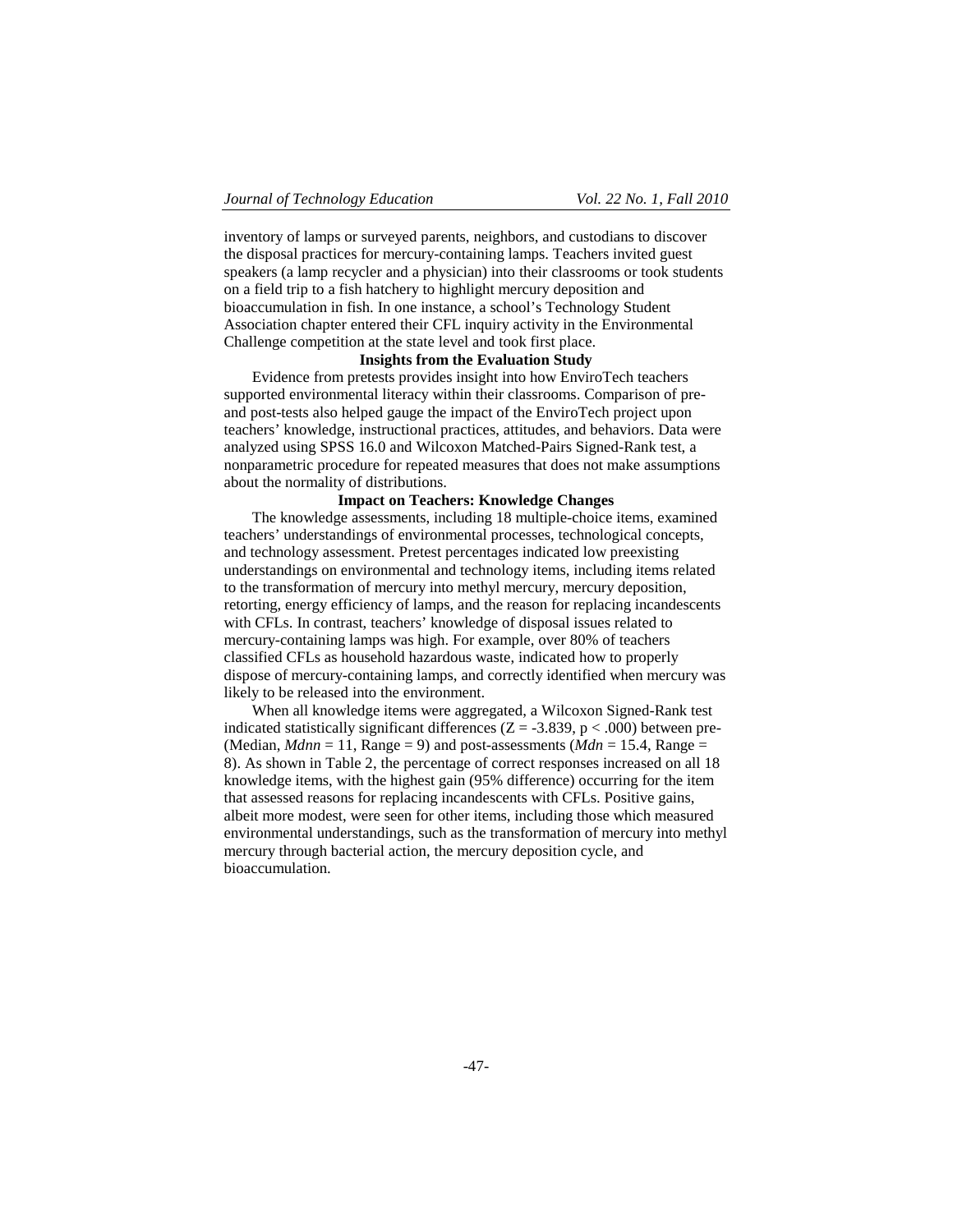e<br>H

**Table 2**. *Comparison of Knowledge Items on Teachers' Pre- and Post-Assessments*

|                                                                                                      | % Correct<br><b>Pretest</b> | % Correct<br><b>Posttest</b> | Differ- |
|------------------------------------------------------------------------------------------------------|-----------------------------|------------------------------|---------|
| Items                                                                                                | $N=19$                      | $N=19$                       | ence    |
| Technological Knowledge                                                                              |                             |                              |         |
| Reason for replacing incandescents with CFLs                                                         | 5                           | 100                          | $+95$   |
| Largest source of mercury emissions: coal-<br>fired electricity                                      | 42                          | 95                           | $+53$   |
| Retorting: Process of reclaiming mercury from<br>lamps                                               | 5                           | 53                           | $+47$   |
| Energy efficiency of lamps                                                                           | 16                          | 47                           | $+32$   |
| How a CFL works                                                                                      | 63                          | 89                           | $+26$   |
| When CFLs most likely to release mercury into<br>environment                                         | 84                          | 100                          | $+16$   |
| How to properly dispose of mercury-<br>containing lamps                                              | 84                          | 100                          | $+16$   |
| CFLs are household hazardous waste                                                                   | 89                          | 100                          | $+11$   |
| How most electricity is generated in U.S.                                                            | 84                          | 89                           | $+5$    |
| <b>Environmental Knowledge</b><br>Mercury transforms into methyl mercury<br>through bacterial action | 5                           | 58                           | $+53$   |
| Mercury deposition                                                                                   | 21                          | 68                           | $+47$   |
| Bioaccumulation of mercury up the food<br>chain                                                      | 58                          | 100                          | $+42$   |
| Human exposure to mercury through<br>consumption of fish                                             | 63                          | 95                           | $+32$   |
| Mercury's impact on human health                                                                     | 68                          | 95                           | $+26$   |
| Most vulnerable population to mercury<br>exposure                                                    | 84                          | 95                           | $+11$   |
| Technology Assessment (TA)<br>Technology assessment as a set of methods                              | 47                          | 58                           | $+11$   |
| Results of a TA are used to inform policy<br>and adoption decisions                                  | 63                          | 74                           | $+11$   |
| Inquiry<br>Inquiry is asking questions, gathering and<br>analyzing data, and reaching a conclusion   | 84                          | 95                           | $+11$   |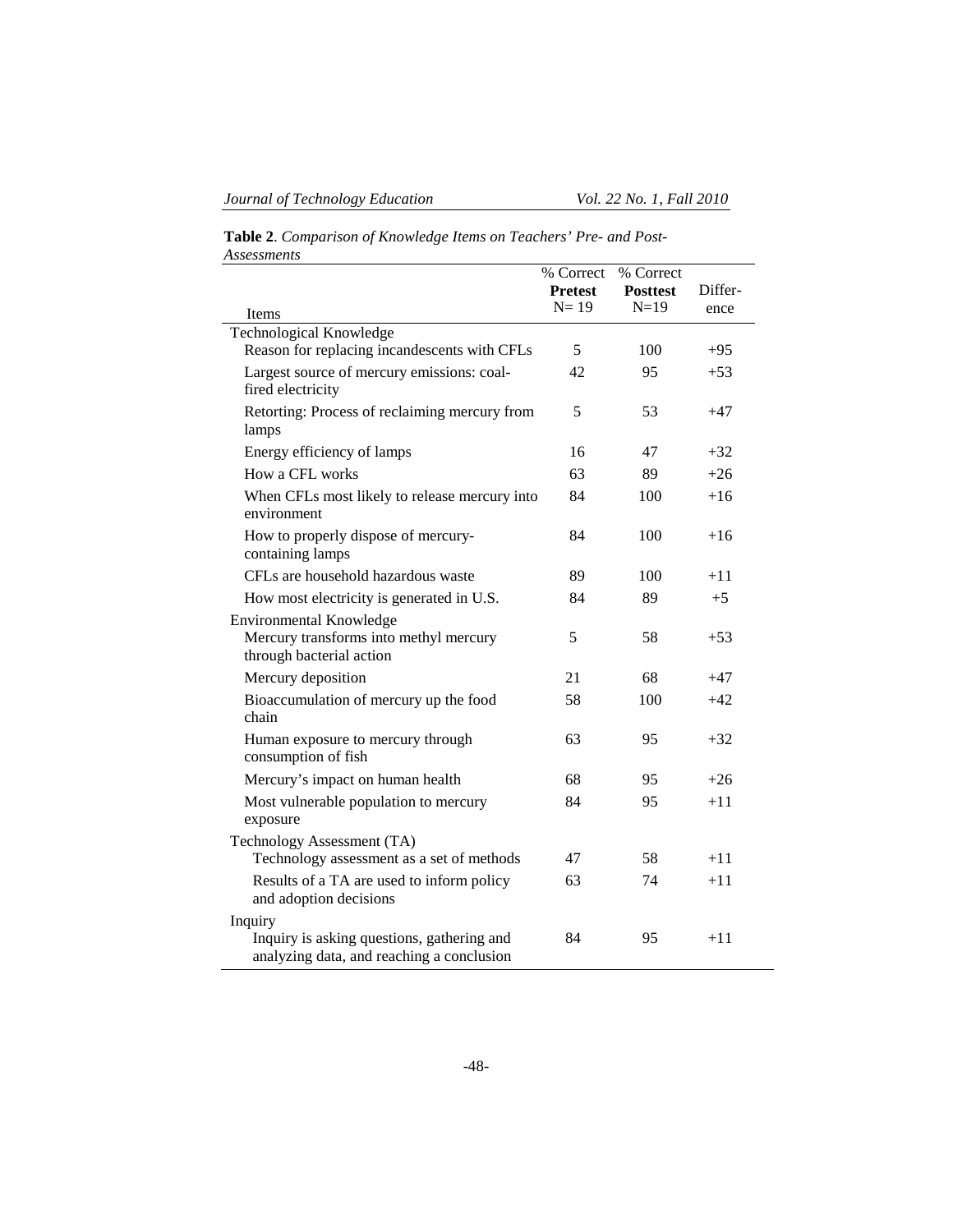Positive knowledge outcomes were also supported by teachers' responses to attitudinal questions. As shown in Figure 1, teachers reported substantial-toextensive knowledge gains in regards to the advantages and disadvantages of CFLs ( $Mdn = 3.5$ , Range = 2), routes of mercury exposure ( $Mdn = 3.4$ , Range = 2), mercury deposition (*Mdn* = 3.3, Range = 2), and describing the impacts of mercury upon the environment in terms of the bioaccumulation of mercury in fish (*Mdn* = 3.3, Range = 2).



To what extent has your knowledge and skill improved?



An open-ended question was also posed to teachers: "What is the most important thing you have learned about assessing the impacts of technology on the environment?" The most frequent response related to the value of taking a life cycle or systems approach to teaching about impacts. One teacher wrote, "[we] must consider overall impact, not of the device after manufacture and during its useful lifespan alone, but impacts surrounding creation and final disposition of the device as well." Another teacher pointed out the importance of data-based decision-making when he stated "teaching students to use data collection and analysis in every phase of a product life cycle will enable them to make much more accurate asses[s]ments and informed decisions about technology."

# **Impact on Teachers: Instructional and Curriculum Practices**

In an open-ended pretest question, teachers were asked to "identify and describe the strategies you have used to help students assess and understand the connections between technological decisions and environmental impacts." Class discussions (47% of teachers) were the most commonly cited instructional strategy, followed by literature research (37%), reflection activities (16%), and reports/presentations (16%). To probe directly at the teaching practices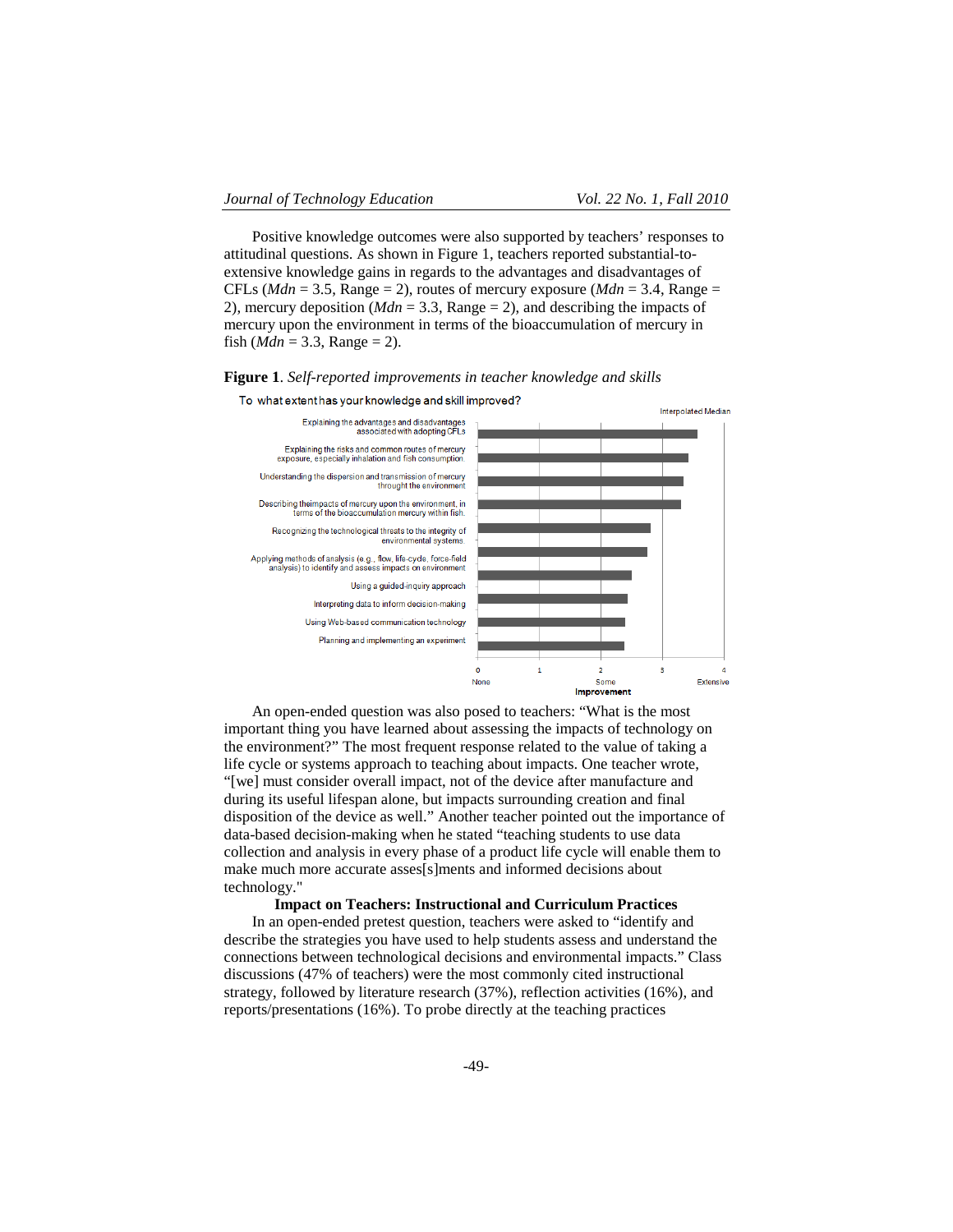advocated by the EnviroTech project, teachers were also asked to identify the frequency that they used guided inquiry, experimentation, forecasting, decisionmaking techniques, and life cycle assessment. Teachers' reported use of guided inquiry (*Mdn* = 3-5 times/semester) and experimentation (*Mdn* = 3-5) was high with only 11% and 16% of teachers, respectively, reporting that they have NOT used these strategies in the past year. Reported use of forecasting (*Mdn* = 1-2) and decision techniques ( $Mdn =$  less than 1), such as force field analysis, was lower with 37% and 53% of teachers, respectively, reporting that they have NOT used these strategies.

To better gauge the impact of EnviroTech, items on the posttest asked teachers to think toward the future, and indicate how likely they would be to use these practices with their students. Response items were on a 5-point scale, ranging from extremely unlikely  $(-2)$ , undecided  $(0)$ , to extremely likely  $(+2)$ . As shown in Figure 2, average reported intentions ranged from likely to extremely likely for all instructional strategies, including guided inquiry, experimentation, life cycle analysis, decision techniques, and community-based learning. Given that teachers' past usage of forecasting techniques and decision techniques were low, their intentions to use forecasting techniques (*Mdn* = 1.3, Range = 2) and decision techniques ( $Mdn = 1.4$ , Range = 2) suggest a positive impact of the project.





Additionally, an open-ended question was asked; "What is the most important thing you have learned about the guided inquiry approach to instruction?" Teachers pointed to the value of posing relevant essential questions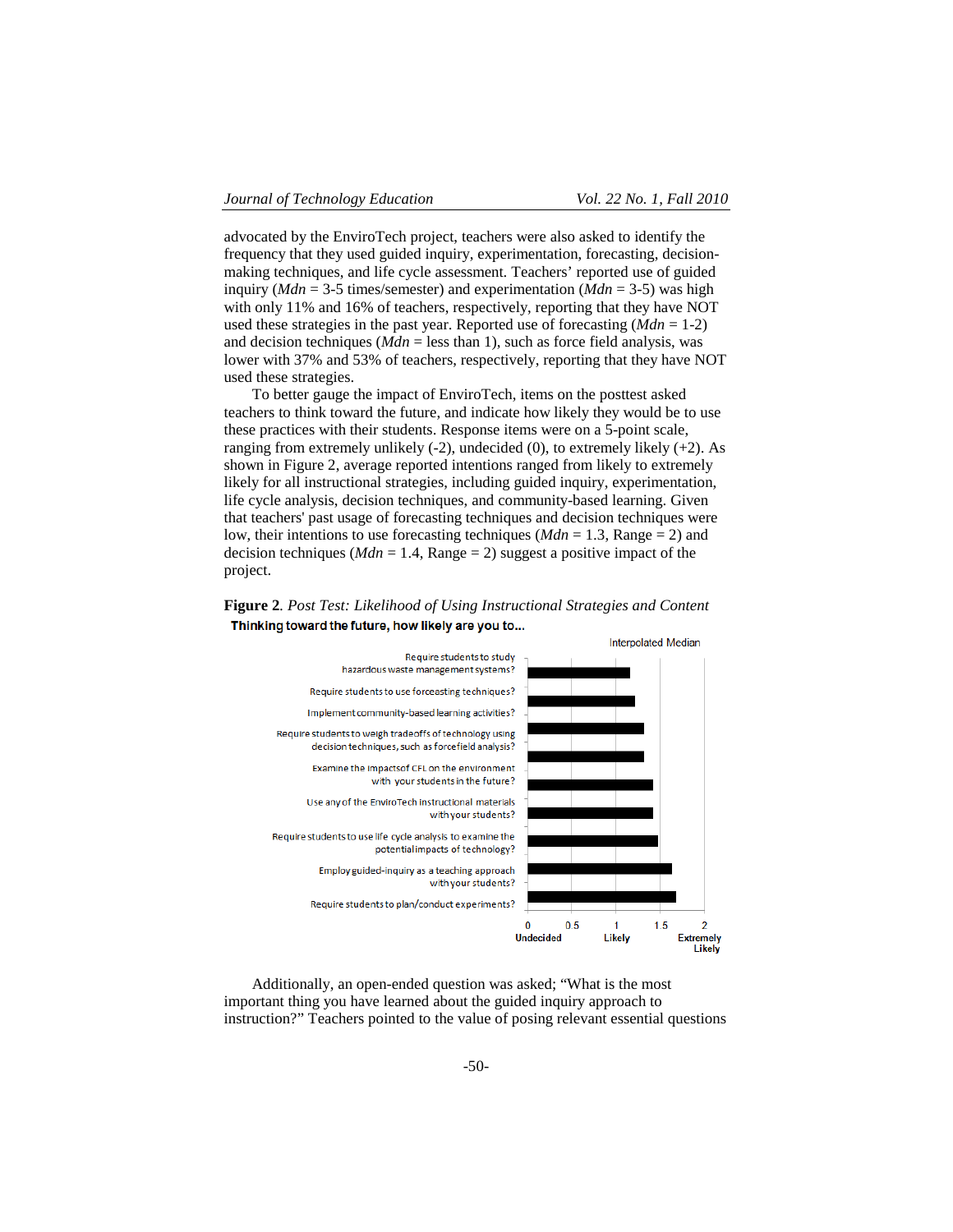and requiring students to gather and analyze evidence. One teacher wrote, "students feel the responsibility inherent in pursuing answers to questions that the adults in their lives have yet to answer as well. We need to engage learners in the pursuit of these answers and let them know that we are counting on them to do their best to help find solutions." Another stated, "The guided-inquiry approach has the ability to deepen student engagement in a significant way. By asking students to gather the data that they use to base their decisions, instructors give their students the chance to discover, question, and analyze, all of which are higher-level thinking skills."

# **Environmental Concepts and Principles**

Responses from the pretest indicated that opportunities to build environmental literacy within technology courses are inconsistent. When asked how strongly teachers agreed or disagreed with the statement "My students have the opportunity to develop environmental literacy," the average response was tending to agree (*Mdn* = .64, Range 4) on a 5-point scale, where  $+2$  = strongly agree,  $0$  = neutral, and  $-2$  = strongly disagree. However, when asked to "list the environmental concepts and principles that you address in your technology courses," 21% of teachers indicated that no environmental concepts and principles were taught. A thematic review of the teachers' responses to this question yielded five main themes, including ethics/responsibility/action (53% of responding teachers), energy (47%), impacts of human activity on the environment (47%), wastes/pollution/disposal issues (42%), and environmental issues and concepts (37%). Within the ethics/responsibility/action theme, common responses revolved around individual decision-making as it related to the green design, production (e.g., building green), consumption, recycling of products and structures, and one's carbon footprint.

The most elaborate expressions occurred within the energy theme. Teachers indicated that they compared alternative and traditional sources of energy, addressed the impacts of extracting and converting energy to produce electricity, and focused students upon energy efficiency. Within the environmental issues and systems category, most descriptions were undeveloped with only general references to *ecosystems* and *ecology*. Greenhouse gases/global warming (*f* = 4 examples) and ground water  $(f = 3)$  issues were the most frequently occurring topics. Only single references were made to such important environmental issues as *deforestation*, *acidification*, and *over-population*; no explicit references were made to *interdependence of systems*, *food chains*, or *bioaccumulation*.

Nine items asked teachers to indicate how frequently teachers required students to address sustainability concepts when designing or assessing products. Response items were on a 4-point scale ranging from Always  $(+3)$  to Never  $(+0)$ . As indicated in Table 3, the most frequently emphasized concept was *economic value* (*Mdn* = 2.0, Range = 3.0). The least emphasized concepts were *toxicity*  $(Mdn = 1.0, Range = 3.0)$  and *embedded energy*  $(Mdn = 1.0, Range = 3.0)$ , with 37% of teachers indicating that they never required their students to address these concepts.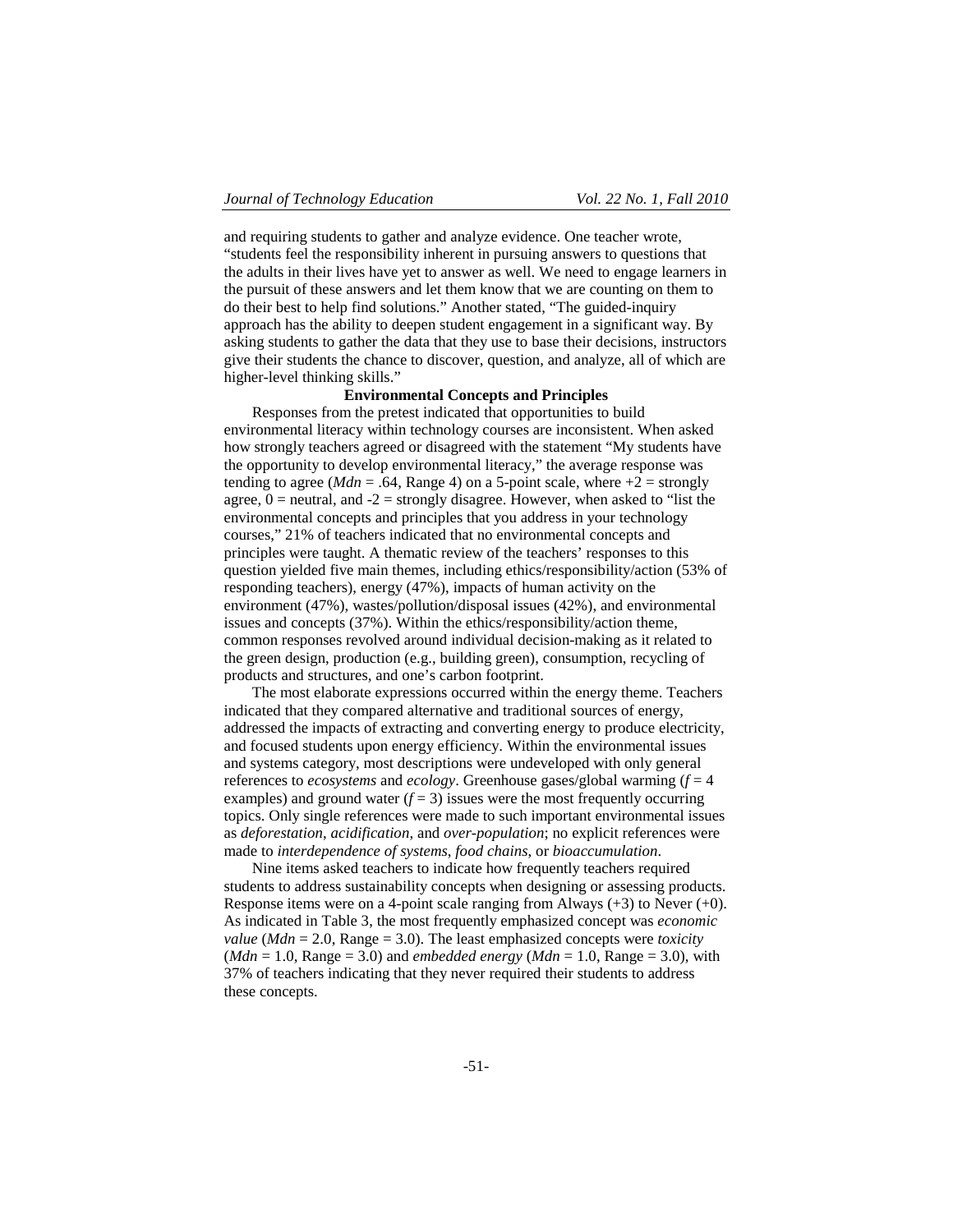| When students design or     |                |                |        |        |                     |
|-----------------------------|----------------|----------------|--------|--------|---------------------|
| assess a product or system, |                |                |        |        |                     |
| how often do you require    |                |                |        |        |                     |
| them to consider the        | Always         | Often          | ally   | Never  | Median <sup>2</sup> |
| following sustainability    | f              | f              | f      | f      |                     |
| concepts?                   | $(\%)$         | $(\%)$         | $(\%)$ | $(\%)$ |                     |
|                             | $\theta$       | 9              | 5      | 5      | 1.3                 |
| <b>Energy Efficiency</b>    | (0)            | (47)           | (26)   | (26)   | (2.0)               |
|                             | $\overline{2}$ | 8              | 6      | 3      | 1.5                 |
| Reusability                 | (11)           | (42)           | (32)   | (16)   | (3.0)               |
|                             | $\overline{2}$ | 5              | 7      | 5      | 1.2                 |
| Local Availability          | (11)           | (26)           | (37)   | (26)   | (3.0)               |
|                             | 1              | 7              | 6      | 5      | 1.2                 |
| Renewability                | (5)            | (37)           | (32)   | (26)   | (3.0)               |
|                             | $\overline{2}$ | 3              | 8      | 6      | 0.9                 |
| Biodegradability            | (11)           | (16)           | (42)   | (32)   | (3.0)               |
|                             | 1              | $\overline{4}$ | 7      | 7      | 0.9                 |
| Toxicity                    | (5)            | (21)           | (37)   | (37)   | (3.0)               |
|                             | 5              | 6              | 6      | 2      | 1.8                 |
| Value $(\$)$                | (26)           | (32)           | (32)   | (11)   | (3.0)               |
|                             | 1              | 7              | 8      | 3      | 1.3                 |
| Recyclability               | (5)            | (37)           | (42)   | (16)   | (3.0)               |
|                             | 1              | 4              | 7      | 7      | 0.8                 |
| <b>Embedded Energy</b>      | (5)            | (21)           | (37)   | (37)   | (3.0)               |

*Table 3*. Pretest: Frequency that Teachers Require Students to Address Sustainability Concepts

<sup>1</sup> Responses ranged from "Always  $(+3)$ , to Never  $(0)$ ".

<sup>2</sup> Calculated from grouped data.

Several items on the posttest attempted to gauge the impact of EnviroTech on teacher's commitment to addressing sustainability concepts and principles in the future. As indicated in Table 4, the likelihood that teachers will require students to address energy efficiency, reusability, biodegradability, and toxicity when assessing technology ( $Mdn = 1.6$ , Range = 1) and designing products and systems ( $Mdn = 1.6$ , Range = 2) is toward extremely likely and suggests an intent to integrate these concepts into the technology curriculum.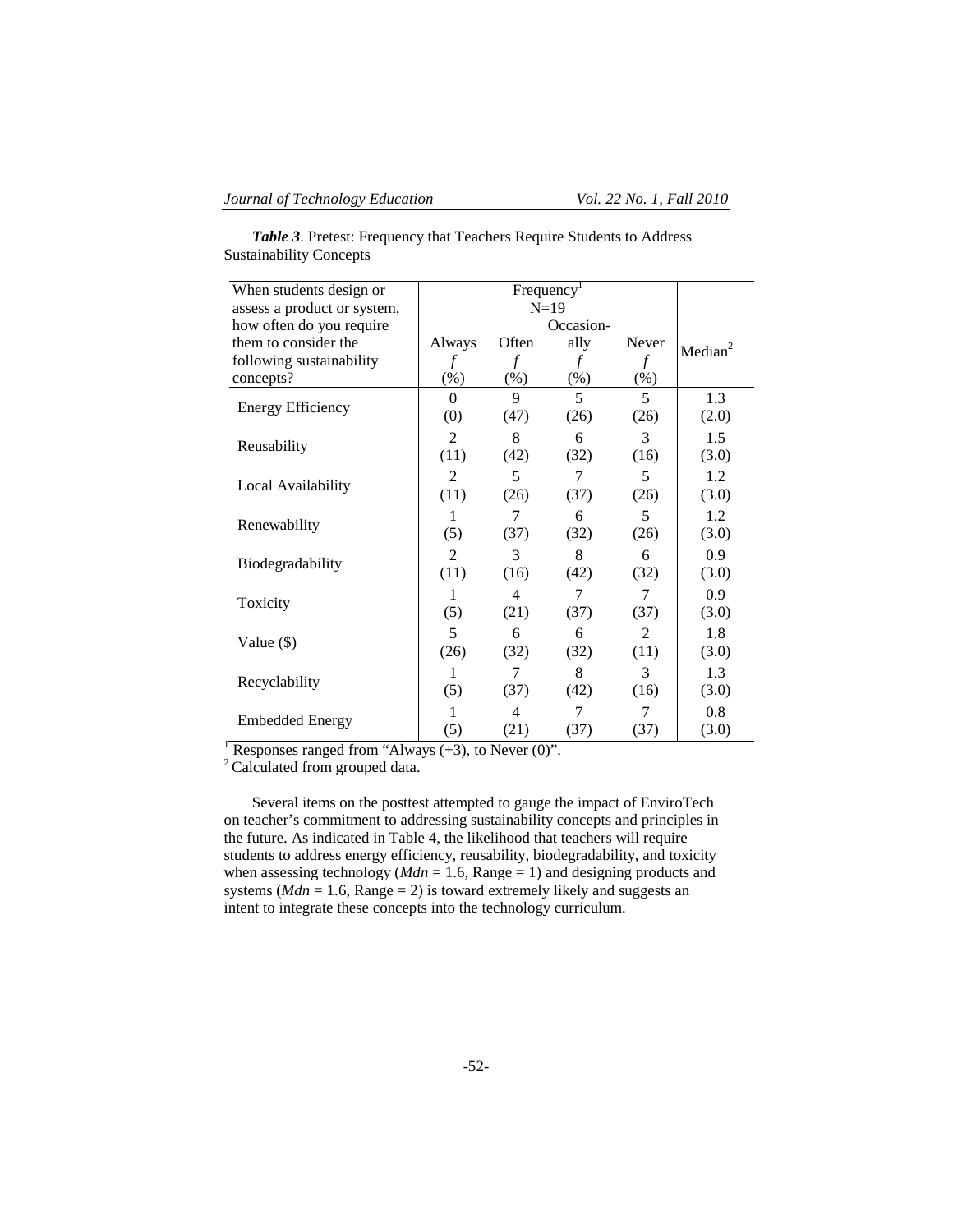*Table 4.* Post Test: Likelihood of Addressing Sustainability Concepts and Principles

| Thinking toward the future, how<br>likely are you to:                                                                                                                            | Extremely<br>Likely<br>f<br>$(\%)$ | Likely<br>f<br>$(\% )$ | Undecided Unlikely<br>f<br>(% ) | (% )     | Extremely<br>Unlikely<br>f<br>$(\%)$ | Median <sup>2</sup><br>(Range) |
|----------------------------------------------------------------------------------------------------------------------------------------------------------------------------------|------------------------------------|------------------------|---------------------------------|----------|--------------------------------------|--------------------------------|
| Require students to address<br>sustainability principles (e.g.,<br>energy efficiency, reusability,<br>biodegradability, and toxicity)<br>when assessing technology?              | 11<br>(58)                         | 8<br>(42)              | $\Omega$                        | $\Omega$ | $\Omega$                             | 1.6<br>(1.0)                   |
| Require students to address<br>sustainability principles (e.g.,<br>energy efficiency, reusability,<br>biodegradability, and toxicity)<br>when designing products and<br>systems? | 11<br>(58)                         | (37)                   | $\overline{0}$                  | $\Omega$ | (5.3)                                | 1.6<br>(2.0)                   |
| Require students to study<br>hazardous waste management<br>systems?                                                                                                              | 9<br>(47)                          | 5<br>(26)              | (21)                            | 1<br>(5) | $\Omega$                             | 1.3<br>(3.0)                   |

<sup>1</sup> Responses ranged from "Strongly Agree (+2), Tend to Agree, Don't Know (0), Tend to Disagree, to Strongly Disagree (-2)"; <sup>2</sup>Calculated from grouped data.

Teachers were also asked to state their agreement with statements that probed teachers' judgments about the appropriateness, or value of, specific actions advocated by the project. As shown in Table 5, 68% of teachers strongly agreed that sustainability concepts and principles should be emphasized in the technology education curriculum. Furthermore, 74% of teachers strongly agreed that examining the impact of CFLs and fluorescent lamps on the environment is a meaningful way to meet Standards 5 and 13 of *Standards for Technological Literacy* (ITEA, 2000). To a lesser degree, teachers were in agreement that the CFL activity improved the environment literacy ( $Mdn = 1.35$ , Range = 4) and technological literacy ( $Mdn = 1.1$ , Range = 4) of their students.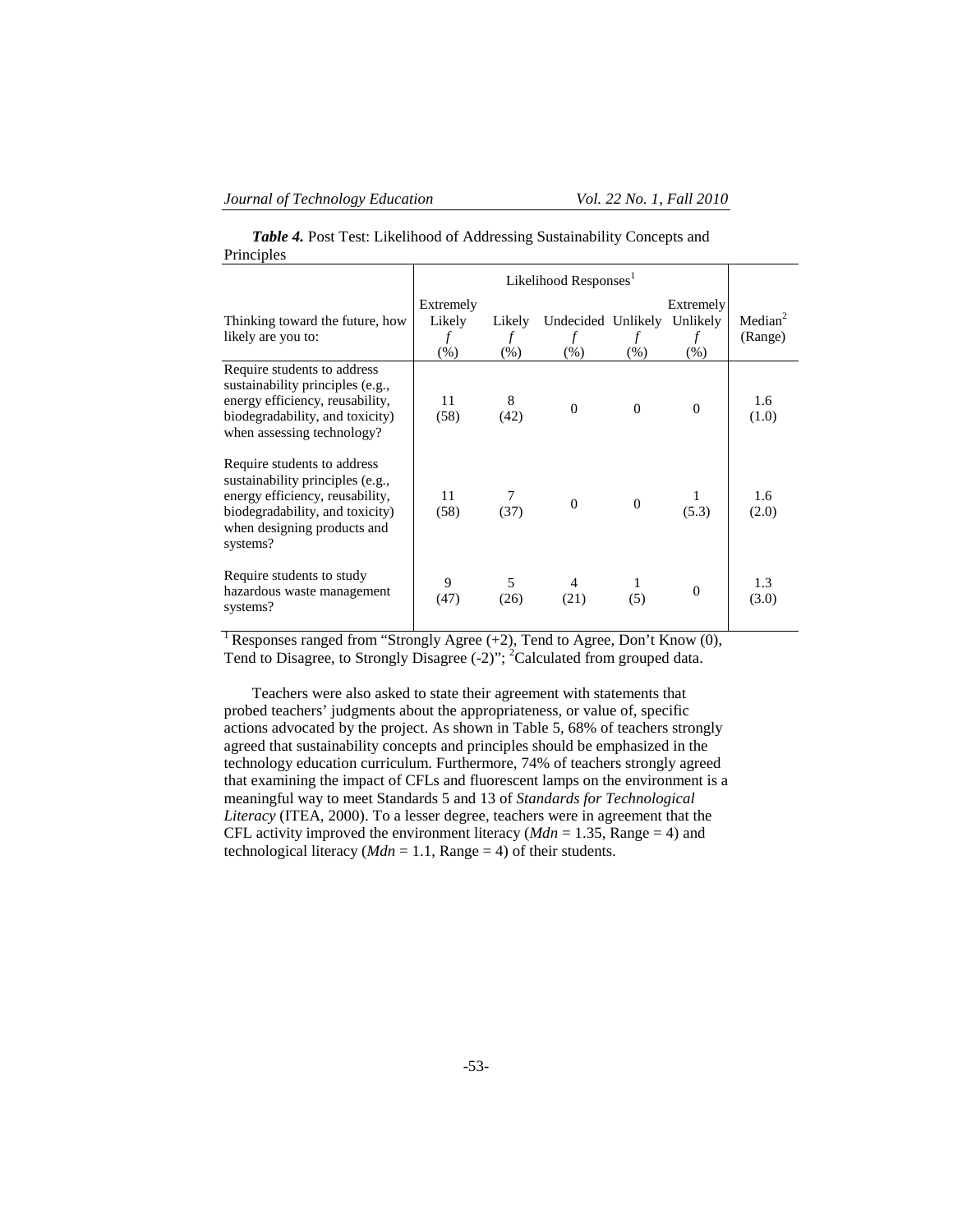|  | Table 5. Post Test: Teacher agreement |
|--|---------------------------------------|
|--|---------------------------------------|

|                                                                                                                                                                                                                           | Agreement Responses <sup>1</sup> |                          |                         |                                     |                                      |                                |
|---------------------------------------------------------------------------------------------------------------------------------------------------------------------------------------------------------------------------|----------------------------------|--------------------------|-------------------------|-------------------------------------|--------------------------------------|--------------------------------|
| Please indicate how strongly you agree<br>or disagree with the following<br>statements:                                                                                                                                   | Strongly<br>Agree<br>f<br>$(\%)$ | $\mathcal{f}$<br>$(\% )$ | $\mathcal{f}$<br>$(\%)$ | Agree Neutral Disagree<br>f<br>(% ) | Strongly<br>Disagree<br>f<br>$(\% )$ | Median <sup>2</sup><br>(Range) |
| Examining the impacts of adopting and<br>disposing of CFLs and fluorescent<br>lamps is a meaningful way for students<br>to meet Standard #5 and 13 of the<br><b>Standards for Technological Literacy</b><br>(ITER, 2000). | 14<br>(73.7)                     | $\overline{4}$<br>(21.1) | $\overline{0}$          | $\mathbf{0}$                        | (5.3)                                | 1.7<br>(4.0)                   |
| The technology education curriculum<br>should emphasize sustainability<br>concepts and practices.                                                                                                                         | 13<br>(68.4)                     | 5<br>(26.3)              | $\theta$                | $\Omega$                            | 1<br>(5.3)                           | 1.7<br>(4.0)                   |
| This activity improved my students'<br>environmental literacy.                                                                                                                                                            | 8<br>(42.1)                      | 9<br>(47.4)              | $\Omega$                | $\overline{0}$                      | $\mathfrak{D}$<br>(10.5)             | 1.4<br>(4.0)                   |
| This activity improved my students'<br>technological literacy                                                                                                                                                             | 3<br>(15.8)                      | 14<br>(73.7)             | $\mathbf{0}$            | $\overline{0}$                      | 2<br>(10.5)                          | 1.1<br>(4.0)                   |

ᅮ

1 Responses ranged from "Strongly Agree (+2), Tend to Agree, Don't Know (0), Tend to Disagree, to Strongly Disagree  $(-2)$ "; <sup>2</sup>Calculated from grouped data.

### **Attitudes and Behaviors about the Impacts of Technology**

Teachers were asked to state their level of agreement to nine general statements about relationships among the environment, technology, and society. For example, "The way people dispose of products can negatively impact the health of others." Items were aggregated and statistical comparisons of pre- and post-tests were conducted using the Wilcoxon Signed-Rank test. No significant differences  $(Z = -.243, p = .808)$  were found between pre- and post-tests. Given the self-selected nature of participation in EnviroTech, participants may have been predisposed toward these issues.

In regards to the purchase and disposal of CFLs, however, evidence indicates that the EnviroTech project impacted personal decision-making. On the pretest, only 47% of teachers reported that they dispose of CFLs by taking them to a hazardous waste collection site. On the posttest, 100% of teachers responded that were extremely likely (79%) or likely (21%) to take a spent CFL or fluorescent tube to a hazardous waste collection site. While 95% of teachers indicated that they were likely (32%) or extremely likely (63%) to replace incandescent lamps with CFLs on the posttest.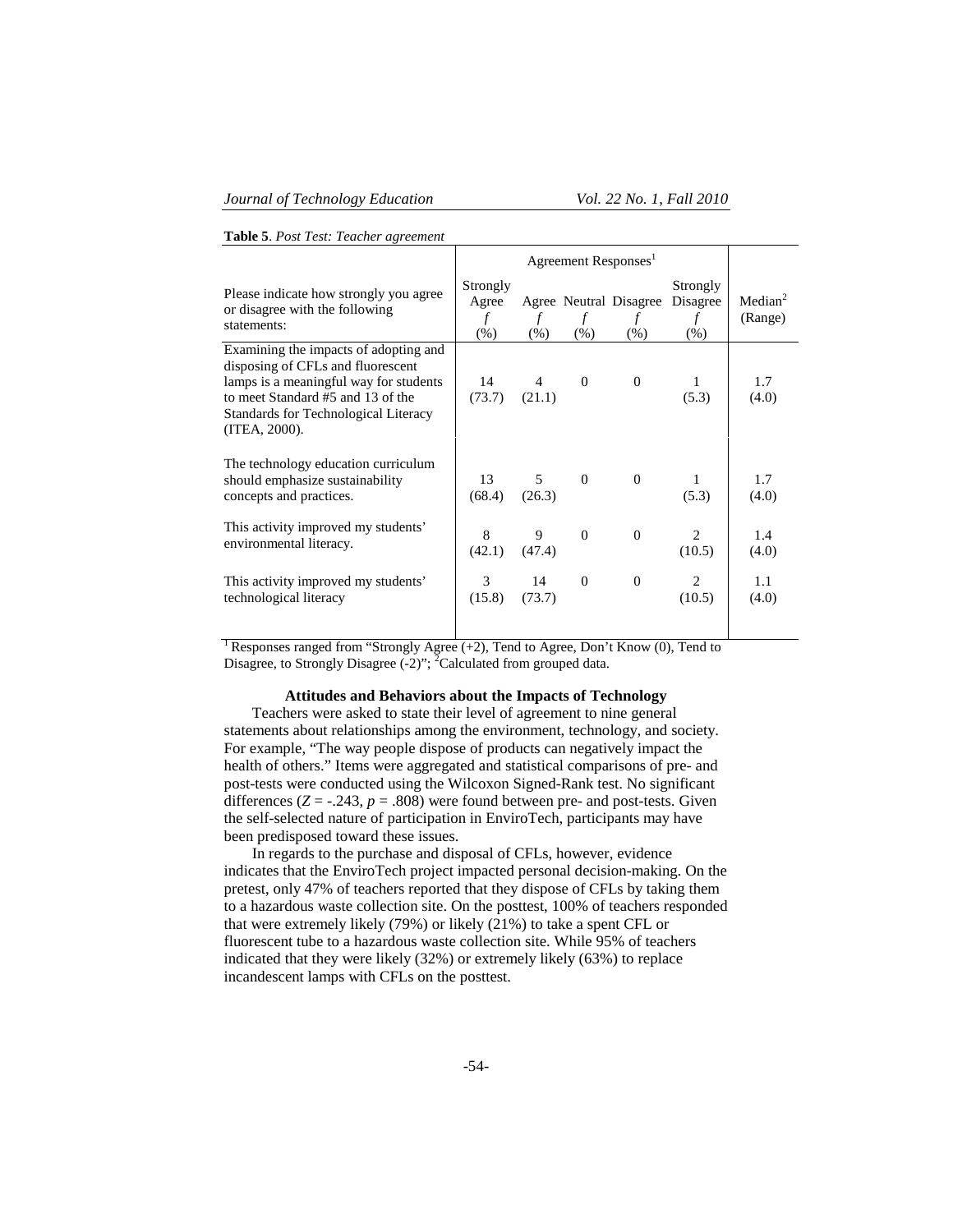#### **Teacher Attitudes: Most and Least Effective Elements**

The final items on the posttest asked teachers to identify the most and least effective elements of the EnviroTech project and the webinar format. According to frequency of teacher responses, the most effective elements for improving professional skills were: an appreciation for the information presented in webinars  $(f = 7)$ , working and sharing with other teachers  $(f = 5)$ , the technology assessment methods, and information about CFLs and mercury  $(f = 4)$ . For instance, one teacher noted it was the "knowledge gained through webinars regarding Mercury, but also what students found on-line as they answered their own questions." When asked about the least effective element, the only reoccurring comment related to the difficulty of some topics  $(f = 2)$ , such as forecasting, force field analysis, and the mercury deposition cycle. One teacher stated, "Not sure that the forecasting, at least as demonstrated, would be something I could get students to do, I struggled to keep my attention focused, and I am sure the students would have more trouble than I."

In regards to the distributed webinar format, teachers overwhelmingly appreciated the ability to participate in a discussion with people from across the U.S.  $(f = 8)$ , noted the convenience of "anytime-anyplace" access  $(f = 5)$ , and the recordings of webinars  $(f = 3)$ . Comments regarding ineffective elements of the webinar included technical difficulties regarding the audio elements of the conferencing system  $(f = 9)$ . When asked "how likely are you to enroll in another professional development course which uses a webinar format," all teachers responded in the affirmative with 79% of teachers indicating that they were extremely likely to do so.

#### **Conclusion**

Several *Standards for Technological Literacy* (ITEA, 2000) share common elements with environmental education guidelines (NAAEE, 2010) including the standards/guidelines that speak to examining the environmental impacts of technologies and technological systems and to developing inquiry and analysis skills. However, technology teachers may be ill-prepared, lacking the prerequisite knowledge and skills they need to integrate environmental concepts and processes into their curriculum and teach technology assessment skills. The EnviroTech project—with its use of distributed webinars, semester-long engagement, and local implementation of guided inquiry projects—demonstrated a viable model for addressing these professional development needs. EnviroTech focused teachers and their students upon a single contemporary consumer decision (adoption of CFL vs. incandescent lamps) and then provided the information, resources, and examples they would need to help their students assess the impacts this decision might have upon the environment and human health.

Prior to starting the project, participating technology teachers reported narrow examples of environmental concepts and teaching strategies used to help students learn how to assess the impacts of technology on the environment. As evidenced by teacher portfolios and pre-/post-assessments, teachers expanded their understanding of environmental processes—especially the mercury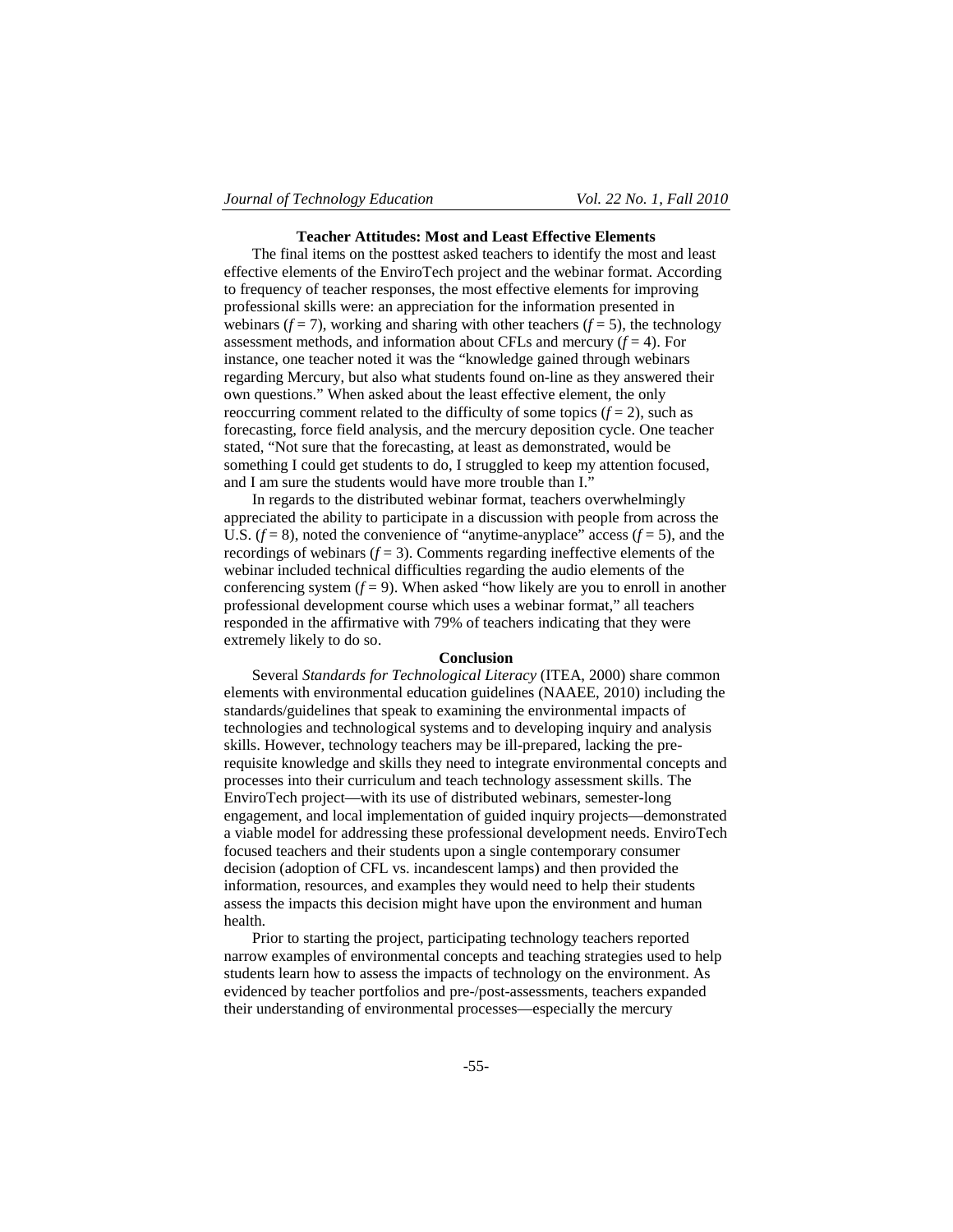deposition cycle and bioaccumulation—and sources of human exposure to mercury, and expanded their repertoire of instructional strategies to include experimentation, calculations of energy efficiency, and comparing lamps and sources of mercury using graphs. Teachers reported strong commitments to implement a broader range of instructional strategies (e.g., life cycle analysis and forecasting) and strong intentions to integrate sustainability principles (e.g., energy efficiency, recyclability, toxicity, and biodegradability) into their student's assessment and engineering tasks in the future.

Although these teachers strongly agreed that examining the impact of CFLs and fluorescent lamps on the environment is a meaningful context by which to meet Standards 5 and 13 of STL (ITEA, 2000), it is clear that achieving these standards will require much more focused efforts from curriculum developers, researchers, teacher educators, and others who deliver professional development experiences to technology teachers. Assessing technology requires sophisticated understandings of the environment and technology, as well as the inquiry and mathematical skills that enable learners to analyze and predict potential impacts. We need to test promising pedagogies that weave together multidisciplinary knowledge sets and engage students in authentic assessment tasks. Life cycle analysis, forecasting, and data-driven decision-making—such as force field analysis—are powerful tools for assessing the impact of technology on the environment. We still have much to learn about how and when to use these analysis tools in a technology classroom. An examination of lighting choices, coal-fired electricity generation, and the mercury deposition cycle is but one example of how we could simultaneously enhance the environmental and technological literacy of teachers and their students. But the important outcome is that we develop both the skills and will to make environmentally-sound, better-informed decisions about the technology we adopt, design, use, and discard.

#### **References**

- Daughtery, M. (2005). A changing role for technology teacher education. *Journal of Industrial Teacher Education, 42*(1), 41-53.
- Dugger, W.E. Jr. (2007). The status of technology education in the United States: A triennial report of the findings from the states. *The Technology Teacher, 67*(1), 14-21.
- Energy Independence and Security Act of 2007. U.S. Public Law 110-140. Retrieved from http://frwebgate.access.gpo.gov/cgi-

in/getdoc.cgi?dbname=110\_cong\_public\_laws&docid=f:publ140.110.pdf

Energy Star, United States Environmental Protection Agency. (2008). Frequently asked questions: Information on compact fluorescent light bulbs (CFLs) and mercury. Retrieved from

http://www.energystar.gov/ia/partners/promotions/change\_light/downloads/ Fact\_Sheet\_Mercury.pdf